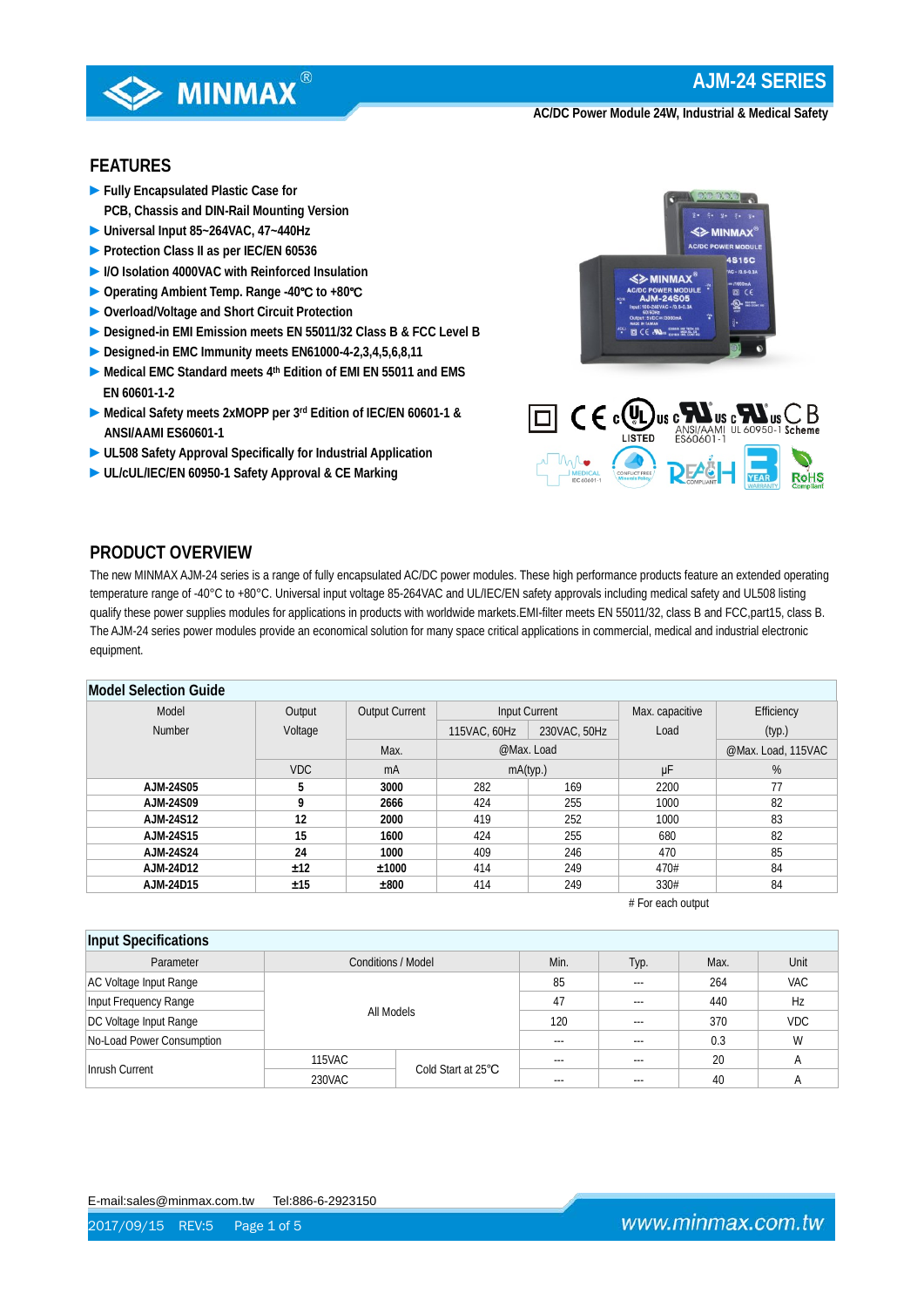

## **Output Specifications**

| 00.000.000.000.000                     |                                                 |                                 |      |            |       |                        |
|----------------------------------------|-------------------------------------------------|---------------------------------|------|------------|-------|------------------------|
| Parameter                              | <b>Conditions / Model</b>                       | Min.                            | Typ. | Max.       | Unit  |                        |
| <b>Output Voltage Setting Accuracy</b> |                                                 |                                 | ---  | ±2.0       | $---$ | %Vnom.                 |
| Line Regulation                        |                                                 | Vin=Min. to Max. @Full Load     | ---  | ±0.5       | $---$ | %                      |
|                                        | $Io = 0\%$ to 100%                              | Single Output Model             | ---  | ±0.5       | $---$ | %                      |
| Load Regulation                        |                                                 | Dual Output Models              | ---  | ±2.5       | $---$ | %                      |
| Minimum Load                           | No minimum Load Requirement                     |                                 |      |            |       |                        |
|                                        | 0-20 MHz Bandwidth                              | 5V Output Models                | ---  | 1.5        | 1.8   | %V <sub>PP</sub> of Vo |
| Ripple & Noise                         | Other Output Models                             |                                 | ---  | 1.0        | 1.3   | %V <sub>PP</sub> of Vo |
| Over Voltage Protection                |                                                 | Zener diode clamp               |      |            |       | % of Vo                |
| <b>Temperature Coefficient</b>         |                                                 |                                 | ---  | $\pm 0.02$ | $---$ | $%$ <sup>°</sup> C     |
| Overshoot                              |                                                 |                                 | ---  | $- - -$    | 5     | %                      |
|                                        | 85VAC, Hiccup Mode, auto-recovery               |                                 |      |            |       |                        |
| Over Load Protection                   | (long term overload condition may cause damage) |                                 | 105  | $---$      | $---$ | %Inom.                 |
| <b>Short Circuit Protection</b>        |                                                 | Hiccup mode, Automatic Recovery |      |            |       |                        |

## **General Specifications**

| <b>POLICIAL OPCOLLIGATION</b>   |                                                                                                 |                  |          |       |               |  |  |
|---------------------------------|-------------------------------------------------------------------------------------------------|------------------|----------|-------|---------------|--|--|
| Parameter                       | Conditions                                                                                      | Min.             | Typ.     | Max.  | Unit          |  |  |
| <b>I/O Isolation Voltage</b>    | Reinforced Insulation, Rated For 60 Seconds                                                     | 4000             | $\cdots$ | $---$ | <b>VACrms</b> |  |  |
| Leakage Current                 |                                                                                                 | ---              | 80       | $---$ | μA            |  |  |
| <b>I/O Isolation Resistance</b> | 500 VDC                                                                                         | 1000             | $---$    | $---$ | MΩ            |  |  |
| Switching Frequency             |                                                                                                 | ---              | 132      | $---$ | <b>KHz</b>    |  |  |
|                                 | 115VAC, 60Hz                                                                                    |                  | 20       | $---$ | ms            |  |  |
| Hold-up Time                    | 230VAC, 50Hz                                                                                    |                  | 80       | $---$ | ms.           |  |  |
| MTBF (calculated)               | MIL-HDBK-217F@25°C, Ground Benign                                                               | 400.000<br>Hours |          |       |               |  |  |
| <b>Protection Class II</b>      | According IEC/EN 60536                                                                          |                  |          |       |               |  |  |
|                                 | UL/cUL 60950-1, CSA C22.2 No 60950-1                                                            |                  |          |       |               |  |  |
| Safety Standards                | ANSI/AAMI ES60601-1, CAN/CSA-C22.2 No. 60601-1                                                  |                  |          |       |               |  |  |
|                                 | IEC/EN 60950-1, IEC/EN 60601-1 3rd Edition 2xMOPP                                               |                  |          |       |               |  |  |
|                                 | UL/cUL 60950-1 recognition (UL certificate), IEC/EN 60950-1 (CB-report)                         |                  |          |       |               |  |  |
| Safety Approvals                | ANSI/AAMI ES60601-1 2xMOPP recognition (UL certificate), IEC/EN 60601-1 3rd Edition (CB-report) |                  |          |       |               |  |  |

| <b>Environmental Specifications</b> |                                                      |                  |         |       |       |                   |
|-------------------------------------|------------------------------------------------------|------------------|---------|-------|-------|-------------------|
| Parameter                           | <b>Conditions / Model</b>                            |                  | Min.    | Typ.  | Max.  | Unit              |
| Operating Ambient Temperature Range | Natural Convection                                   |                  | $-40$   | $---$ | $+80$ | °C                |
| Storage Temperature Range           |                                                      |                  | $-40$   | $---$ | $+95$ | °C                |
|                                     | Above $+65^{\circ}$ C                                | 5V Output Models | ---     | ---   | 0.75  | $W / {}^{\circ}C$ |
| Power Derating                      |                                                      | Other Models     | $---$   | $---$ | 1.2   | $W / {}^{\circ}C$ |
| <b>Thermal Shutdown</b>             | Shutdown, Internal IC Junction Temperature           | $---$            | 142     | $---$ | °C    |                   |
|                                     | Automatic Recovery, Internal IC Junction Temperature | $---$            | 67      | ---   | °C    |                   |
| Humidity (non condensing)           |                                                      |                  | $---$   | $---$ | 95    | % rel. H          |
| Cooling                             | <b>Natural Convection</b>                            |                  |         |       |       |                   |
| Lead Temperature                    |                                                      |                  |         |       |       |                   |
| (1.5mm from case for 10Sec.)        |                                                      |                  | $- - -$ | $---$ | 260   | °C                |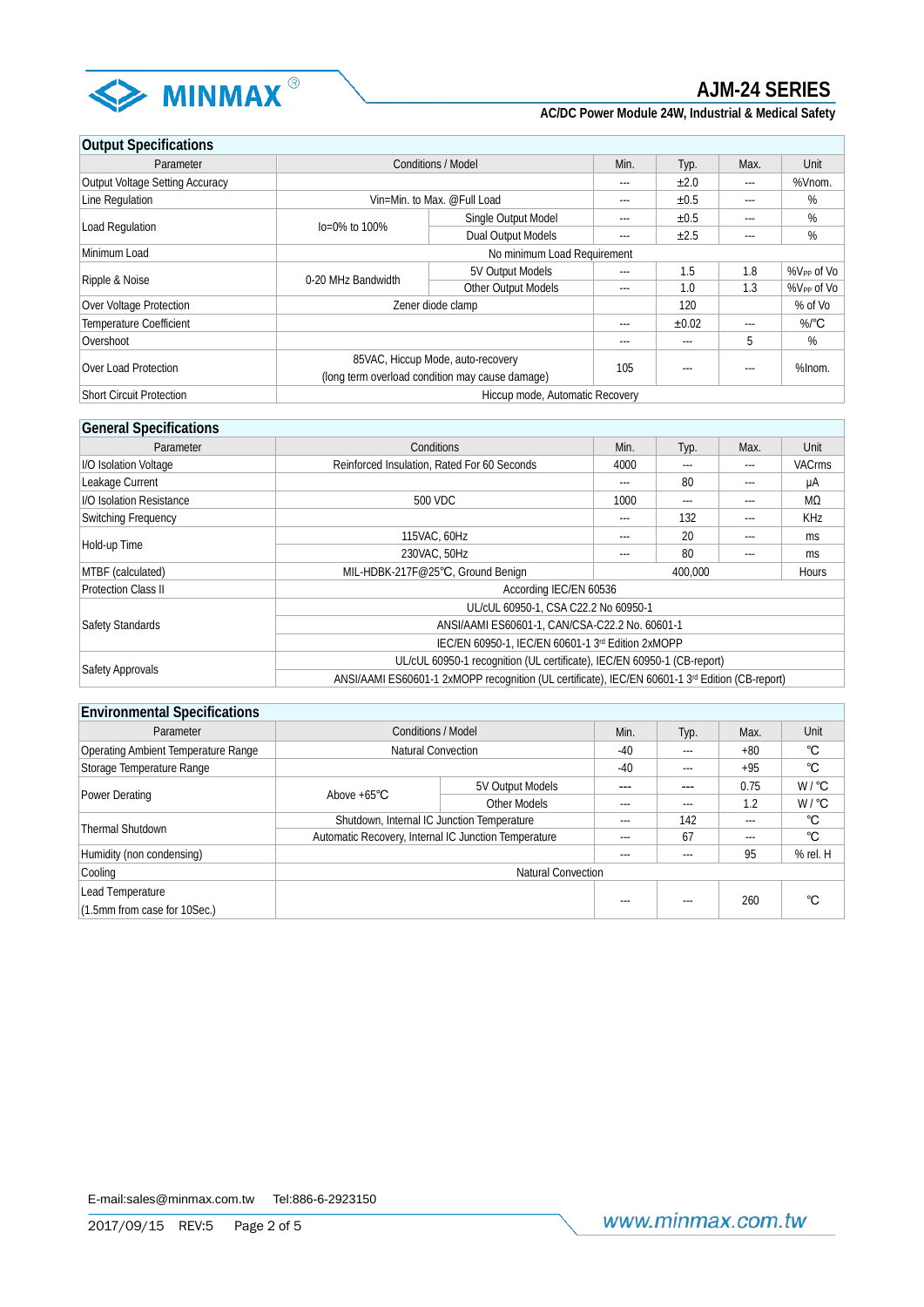

## **EMC Specifications**

| Parameter  | Standards & Level<br>Performance                             |                                                             |               |               |   |  |
|------------|--------------------------------------------------------------|-------------------------------------------------------------|---------------|---------------|---|--|
| <b>EMI</b> | Conduction and Radiation                                     | EN 55011, EN 55032, EN 61000-6-4, EN 61000-6-3, FCC part 15 |               |               |   |  |
|            | EN 60601-1-2 4th, EN 55024, EN 61000-6-2, EN 61000-6-1       |                                                             |               |               |   |  |
|            | <b>ESD</b><br>EN 61000-4-2 Air $\pm$ 15kV, Contact $\pm$ 8kV |                                                             |               |               | A |  |
|            | EN 61000-4-3 10V/m<br>Radiated immunity                      |                                                             |               |               | A |  |
|            | <b>Fast transient</b>                                        | EN 61000-4-4 $\pm$ 2kV                                      |               |               | A |  |
|            | Surge                                                        | EN 61000-4-5 $\pm$ 1kV                                      |               |               | A |  |
| <b>EMS</b> | EN 61000-4-6 10Vrms<br>Conducted immunity                    |                                                             |               |               | Α |  |
|            | <b>PFMF</b>                                                  | EN 61000-4-8 30A/m                                          | A             |               |   |  |
|            | Dips & Interruptions                                         | EN 61000-4-11                                               | 0% of 230VAC  | 0.5 cycle     | A |  |
|            |                                                              |                                                             | 0% of 230VAC  | 1 cycle       | Α |  |
|            |                                                              |                                                             | 70% of 230VAC | 25/30 cycle   | Α |  |
|            |                                                              |                                                             | 0% of 230VAC  | 250/300 cycle | B |  |

#### **Notes**

- 1 This product is not designed for use in critical life support systems, equipment used in hazardous environment, nuclear control systems or other such applications which necessitate specific safety and regulatory standards other the ones listed in this datasheet.
- 2 Specifications typical at Ta=+25℃, resistive load, 115VAC, 60Hz input voltage, after warm-up time rated output current unless otherwise noted.
- 3 Safety approvals cover frequency 47-63 Hz.
- 4 We recommend to protect the converter by a slow blow fuse in the input supply line.
- 5 Other input and output voltage may be available, please contact factory.
- 6 That "natural convection" is about 20LFM but is not equal to still air (0 LFM).
- 7 Specifications are subject to change without notice.

#### **Package Specifications PCB Mounting**



### **Physical Characteristics**

| . 1.1               |                                                   |
|---------------------|---------------------------------------------------|
| Case Size           | 74.0x54.0x19.5mm (2.91x2.13x0.77 inches)          |
| Case Material       | Plastic resin (flammability to UL 94V-0 rated)    |
| <b>Pin Material</b> | Copper Alloy with Gold Plate Over Nickel Subplate |
| Weight              | 137a                                              |

E-mail:sales@minmax.com.tw Tel:886-6-2923150

www.minmax.com.tw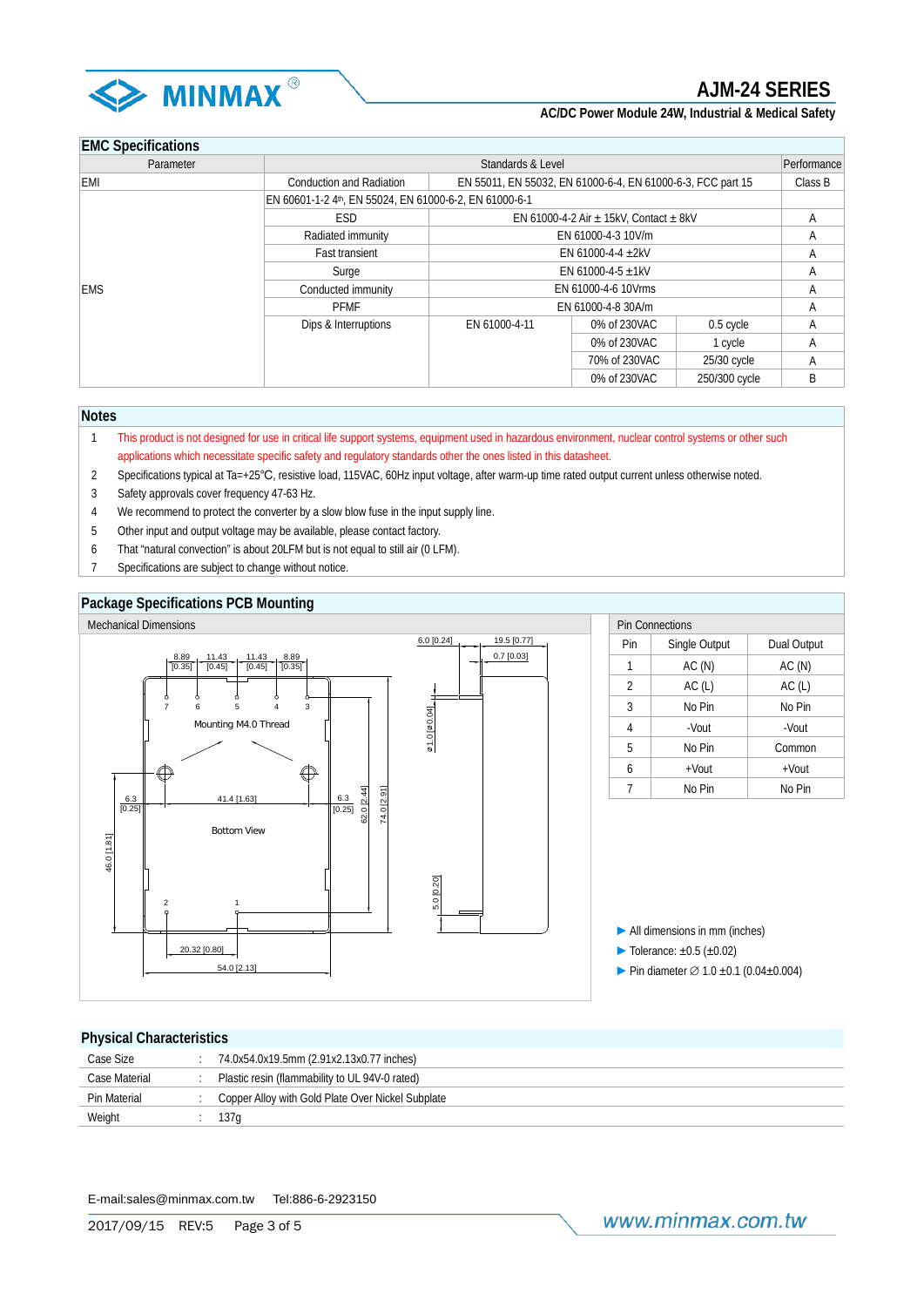



#### **Physical Characteristics**

| Case Size     | 96.0x54.0x23.3mm (3.78x2.13x0.92 inches)       |
|---------------|------------------------------------------------|
| Case Material | Plastic resin (flammability to UL 94V-0 rated) |
| Weight        | 147a                                           |

### **Package Specifications with DIN Rail Mounting Bracket**



## **Physical Characteristics**

| Case Size     | 96.0x54.0x23.3mm (3.78x2.13x0.92 inches)       |
|---------------|------------------------------------------------|
| Case Material | Plastic resin (flammability to UL 94V-0 rated) |
| Weight        |                                                |

E-mail:sales@minmax.com.tw Tel:886-6-2923150

2017/09/15 REV:5 Page 4 of 5

www.minmax.com.tw